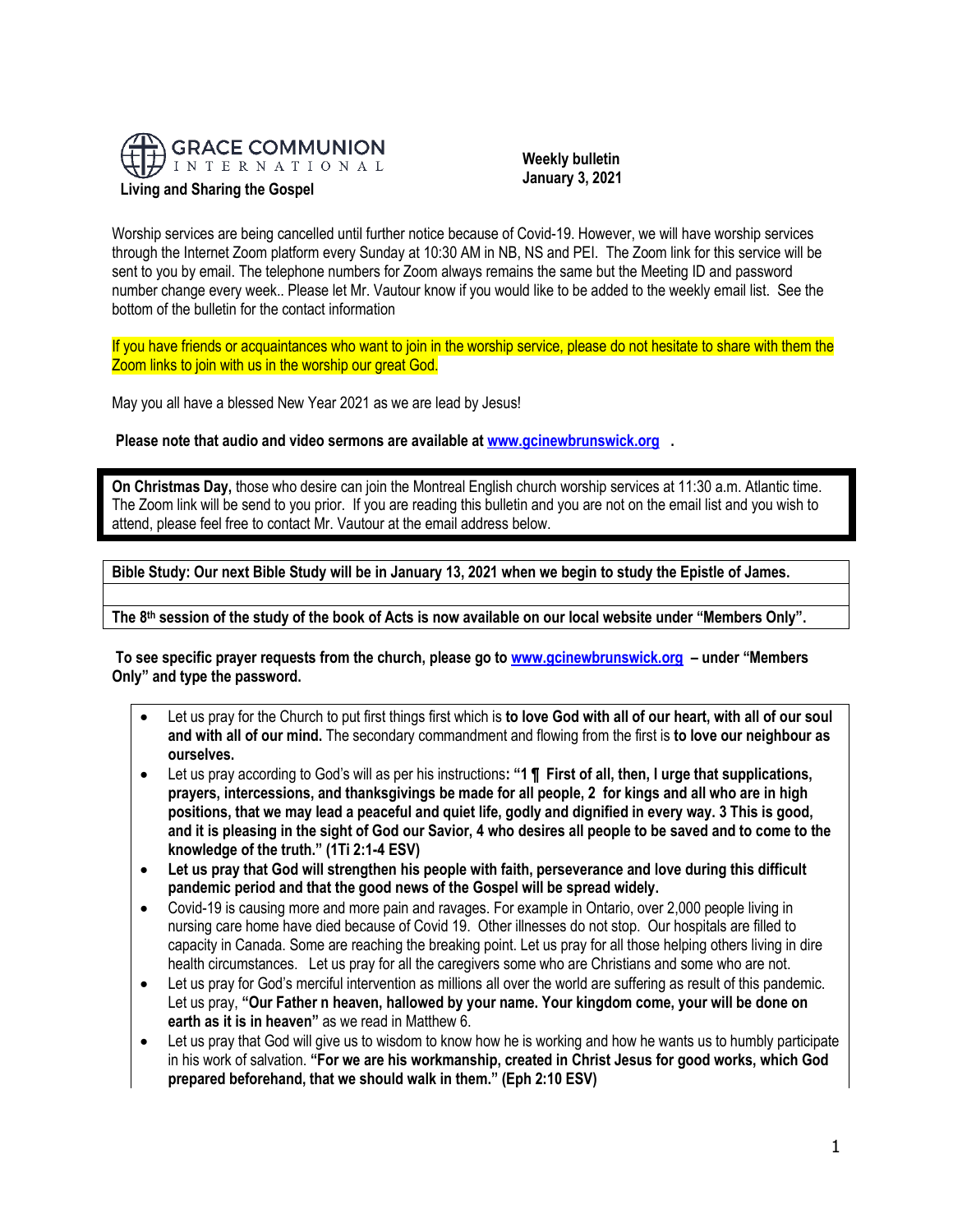• Let us pray to be active participants with Jesus as members of his body. Let us pray that God will call more and more people to himself during this time and that we will have the privilege of receiving and discipling some of them.

**Offerings: (Paraphrase of some information given by Mr. Hall, GCI Canadian Director)**: Just a reminder that any donations we receive via either Credit Card or Canada Helps are subject to about a 3-3.5% fee which means any donations we receive for your congregation, are reduced by that amount. Direct Debit (Pre-authorized Payment) or E-Transfers have much lower transaction fees, that we don't back charge to the local congregation. (Cheques do not have a transaction fee). A person can send E-transfers to [khorwood@gcicanada.ca](mailto:khorwood@gcicanada.ca) if their bank uses INTERACT. In the subject line put your name and address, and church area and member number. If you do not know your member number, please write to Mr. Vautour at the email address below.

You can send your offering directly to the following address: **Grace Communion International- Canada, Suite 203A, 2121 Airport Dr., Saskatoon, SK 7SL 6W5.** If you prefer, you can also call **1-306-653-2705.** 

*You can also donate via phone using a credit card, or via Canada Helps using the donate button on our website* **at <https://www.canadahelps.org/en/dn/7735> .** *We will credit all donations received via Canada Helps to a member's local congregation, if we can identify where they attend."*

## **How can a loving God be a God of wrath?**

By [Ted Johnston](https://www.blogger.com/profile/09417388691953692303) - [November 21, 2010](http://thesurprisinggodblog.gci.org/2010/11/how-can-loving-god-be-god-of-wrath.html) [Updated 6/6/2020] [How can a loving God be a God of](http://thesurprisinggodblog.gci.org/2010/11/how-can-loving-god-be-god-of-wrath.html)  [wrath? \(gci.org\)](http://thesurprisinggodblog.gci.org/2010/11/how-can-loving-god-be-god-of-wrath.html)

In **[Romans 1:18](https://biblia.com/bible/niv/Rom%201.18)**, Paul declares that, "**The wrath of God is being revealed from heaven against all the godlessness and wickedness of men who suppress the truth by their wickedness."** But how can a loving God be a God of wrath? The answer is that God's wrath, like all his attributes, is an expression of his being, which is love (**[1 John 4:8](https://biblia.com/bible/niv/1%20John%204.8)**). This post explains.

Because God is love, he loves us. And God finds the evil that hurts his children to be intolerable, and so, in wrath, he judges that evil. What Paul is telling us in Romans is that God has *already* accomplished this judgment through the life, death, resurrection and ascension of his incarnate Son, Jesus Christ. In and through Jesus, God poured out his wrath on all sin, all evil. Through Jesus, God's wrath is ended - the enmity humanity created between itself and God through sin, is ended. Indeed, God has reconciled all humanity to himself in and through Jesus **[\(2 Cor.](https://biblia.com/bible/niv/2%20Cor.%205.16-19)  [5:16-19\)](https://biblia.com/bible/niv/2%20Cor.%205.16-19).** This is the *objective* sense of universal reconciliation.

However, there is also a *subjective* sense to this reconciliation. In love, God continues to extend to all people the freedom to choose to accept or to reject God's love for them - to live into, or refuse to live into that reconciliation. To accept his love means accepting God's forgiveness in Jesus Christ, and to admit that we have been sinful creatures in hateful opposition to God. That's what it means to "accept Christ." We accept our sinfulness and estrangement from God and acknowledge that in and through Christ and his redemptive work we have been given reconciliation, transformation and eternal life in God as a free gift – and that we are free from wrath.

**[Ephesians 2:1-10](https://biblia.com/bible/niv/Eph%202.1-10)** describes the human journey from being the objects of God's wrath to receiving salvation by his grace. God's purpose from the beginning is to express his love toward humans in the forgiveness of the world's sin through the work of Jesus. **[Ephesians 1:3-8](https://biblia.com/bible/niv/Eph%201.3-8)** is instructive about mankind's situation in relationship to God. It shows that there is an essential and, we might say, "built in" wrath by God against sinfulness in man that he purposed to eliminate through a real reconciliation he initiates and brings to fruition in Christ (**[Ephesians 2:15-](https://biblia.com/bible/niv/Eph%202.15-18) [18;](https://biblia.com/bible/niv/Eph%202.15-18) [Colossians 1:19-23](https://biblia.com/bible/niv/Col%201.19-23)**).

To say that this reconciliation is real is to acknowledge that repentance and reconciliation come about not through human words, emotion or even our desire to do God's will, but through the actual Person of and saving work in Christ by God on our behalf. That saving work was carried out as wrath against sinfulness and evil, and love for us as persons. Because all humanity has been included in Christ, no person is the object of God's wrath - God has reconciled us all to himself.

Salvation is God's rescue program in Christ –"who rescues us from the coming wrath" (**[1 Thessalonians](https://biblia.com/bible/niv/1%20Thess%201.9-10)  [1:9-10\)](https://biblia.com/bible/niv/1%20Thess%201.9-10)**. To repeat, human beings by nature are God's enemies and this animosity causes a necessary and spontaneous countermeasure from a holy and loving God – his wrath. But from the beginning, God has purposed out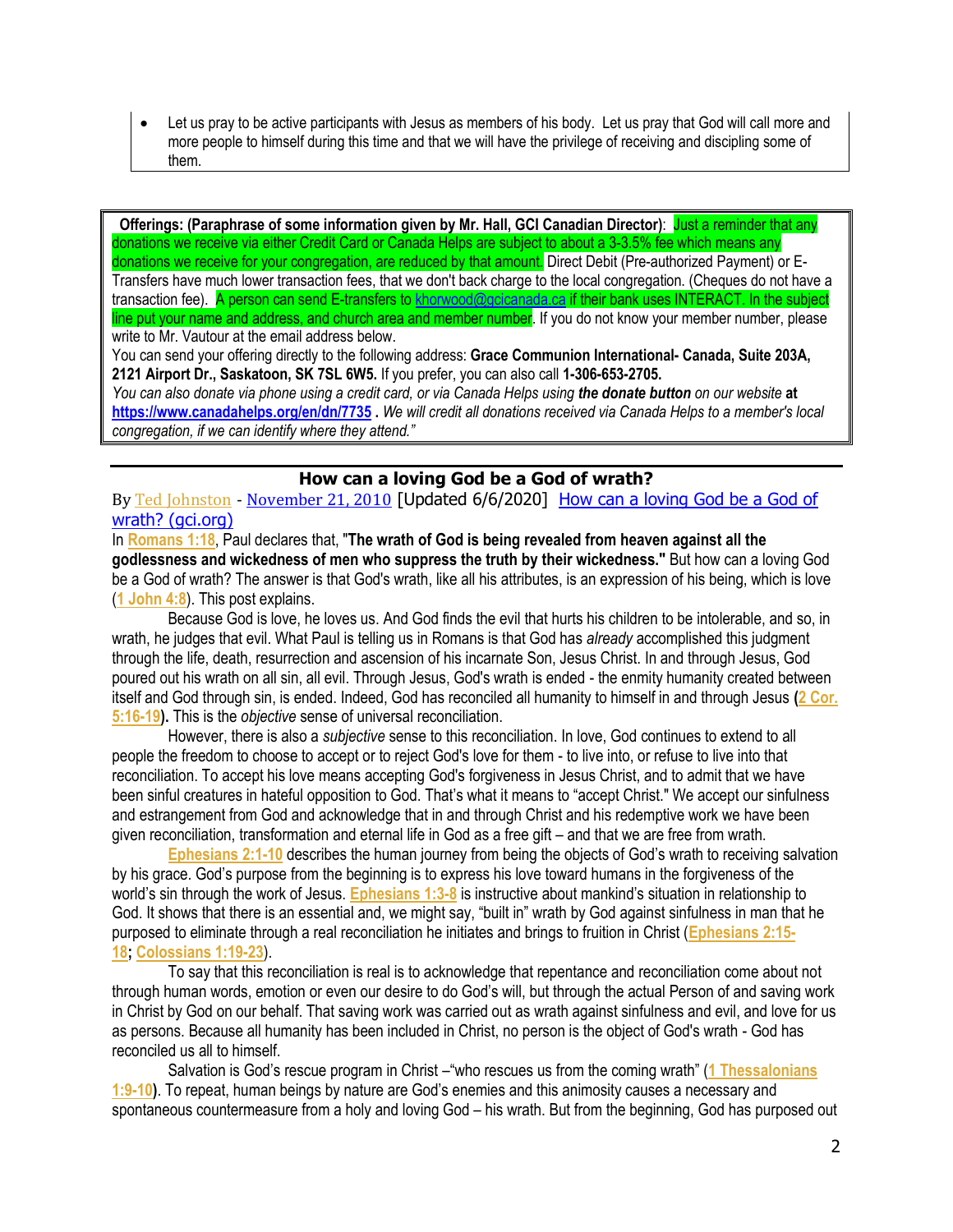of his love to end the human-caused wrath through sin by the saving work of Christ. It is through God's love that we are reconciled to him in his own saving work in the death and life of his Son (**[Romans 5:9-10;](https://biblia.com/bible/niv/Rom%205.9-10) [John 3:16](https://biblia.com/bible/niv/John%203.16)**).

In summary, when speaking of God's wrath, it is important to consider how it is that God purposed to eliminate it. We thank God that God's wrath disappears when sin is conquered and destroyed. We have assurance in the promise of his peace toward us because he has once and for all dealt with sin in Christ. God has reconciled us to himself in the saving work of his Son, thus ending his wrath through reconciliation, as it were.

God's wrath against sin and sinfulness is presupposed in his sending Jesus Christ to personally win the final victory over this enemy of God. If God did not war against all forms of sinfulness – if he had no wrath against it – he would have seen no need to send his Son in human form as Jesus (**[John 1:1,](https://biblia.com/bible/niv/John%201.1) [14](https://biblia.com/bible/niv/John%201.14)**) to destroy this enemy of his very Being and his purpose in humankind.

When we read the New Testament statement that God so loved the world that he sent his Son – and that whoever believes in him will not perish (**[John 3:16](https://biblia.com/bible/niv/John%203.16)**) – we are to understand from this very act that God is wrathful against sin. But in his war against sinfulness, God does not condemn sinful man, but saves him from it for reconciliation and eternal life. God's wrath is not intended to "condemn the world," (**[John 3:17](https://biblia.com/bible/niv/John%203.17)**) but to condemn and destroy the power of sin in all its forms so that humans may have an eternal relationship of love with the triune God.

## **Freedom in 2021???**

December 31, 2020 [Day by Day | Growing Together in Life and Faith](http://www.daybyday.org.uk/) (GCI)



Freedom calls. Freedom by Easter, freedom by the summer, freedom maybe by the end of 2021, depending on what news you read or listen to.

The vaccine means freedom, they report, but freedom to do what? To jump back into normal, to return to how things were? Jesus Christ was someone who declared freedom for all of humanity. He was talking about our physical as well as our spiritual future. His take on freedom was never one about returning to the past. His view was that our past did not have to dictate our future. Don't go back, but rather leap

ahead with him into a new tomorrow. Why not go with him? Let Jesus lead you into 2021.

Faith Forward (from GCI equiper featured article – Dec. 31, 2020



Rick Shallenberger **Editor** 

Jesus, having returned from the 40 days of temptation in the desert and beginning his public ministry, enters a synagogue and is handed a scroll of the prophecies of Isaiah. He unrolls the scroll and reads these powerful words, which is part of Isaiah's prophecy about himself. *The Spirit of the Lord is on me, because he has anointed me to proclaim good news to the poor. He has sent me to proclaim freedom for the prisoners and recovery of sight for the blind, to set the oppressed free, to proclaim the year of the Lord's favor. [\(Luke 4:18-19](https://biblia.com/bible/niv/Luke%204.18-19), quoted from [Isaiah 61:1-2](https://biblia.com/bible/niv/Isa%2061.1-2))*

What are the chances of Jesus just happening to turn to that passage? We can surmise that

Jesus was intentional about reading that passage on that day to introduce his ministry. He was the one who inspired Isaiah to write it, and he knew what the passage meant

I have long referred to this passage as Jesus' mission statement. Here Jesus makes a resounding proclamation of the shape and form of his ministry. Throughout his ministry Jesus befriended the poor, healed the sick, touched the unclean, defended the lowly, forgave sinners, controlled the weather, exorcised demons, raised the dead, gave sight to the blind, and proclaimed the kingdom. The apostle John referred to these as "signs" that Jesus was who he claimed to be. In particular, John focused on seven signs or epiphanies that help us understand that Jesus is divine; he is the Son of God. This is what Epiphany is all about—Jesus is the light of the world. Through this season, Epiphany keeps us focused on him, which reminds us that we are not the light of the world in and of ourselves. We are the light of Christ. When Jesus calls us the light of the world, it is because he is in us through the Spirit. We are messengers of the true light. We proclaim